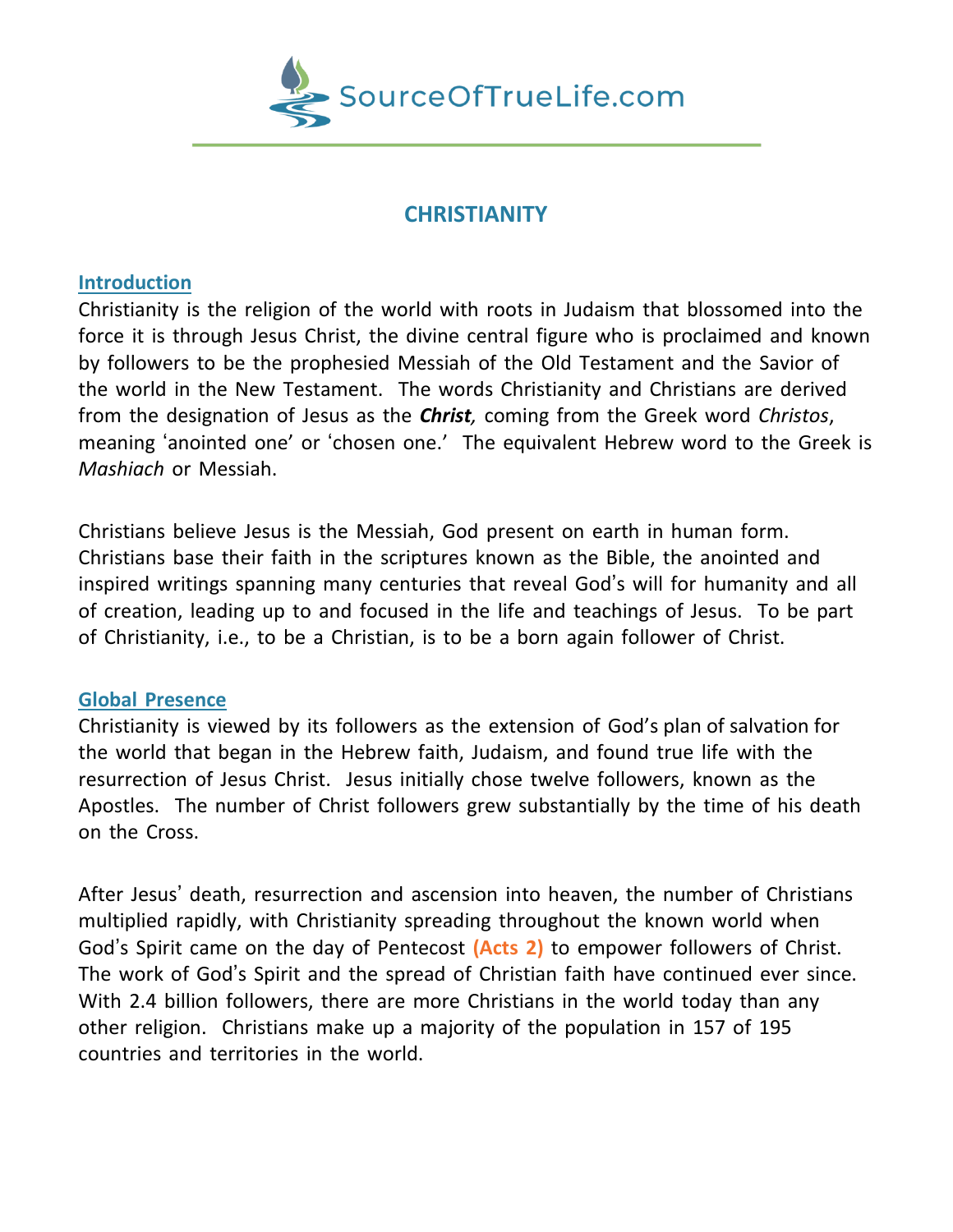#### **Beliefs of Christianity**

The Christian faith centers on beliefs regarding the birth, life, death, and resurrection of Jesus. Though beliefs about Christianity vary, common held beliefs include:

Christianity is monotheistic, i.e., there is only one God who is revealed to humanity in three ways – Spirit (the true essence of God as stated by Jesus in **John 4:24**), Son (Jesus) and Father (what Jesus instructed his followers to call God as recorded in **Matthew 6:9-13**). This understanding of the triune (threefold) nature of God is known as the Trinity**.**

Christianity centers on the life, ministry, death, and resurrection of Jesus, the Messiah sent by God to redeem the world. His followers believe Jesus was crucified on a cross to offer forgiveness of sins and was resurrected three days after his death before ascending to heaven. Belief in the resurrection is a prerequisite to salvation **(Romans 10:9-10).**

The Bible is the sacred book of the faith, containing the written Word of God, recorded by many people of faith across many centuries. Containing an Old and New Testament, spanning the original covenant of the Law that governed the Hebrew people and the covenant of grace through faith in Jesus Christ, scriptural writings recognized as authoritative or "official" were debated from approximately 200 B.C. to 200 A.D., with most acceptance of the Bible (canonization) by the Church by the end of the  $4<sup>th</sup>$  century. The Bible provides both the history of the faith and how to live as Christians. Here are some key beliefs as taught by Jesus and the apostles:

Love God **(Luke 10:27; John 14:23-24).** Love your neighbor as yourself **(Leviticus 19:18; Luke 10:27).** Repentance of your sins is necessary and essential **(Luke 1:77; Hebrews 9:22).** God forgives your sins when you ask **(1 John 1:9).** Forgive others who have wronged you if you want to be forgiven **(Matthew 6:14-15).** Love your enemies **(Matthew 5:43-48).** Do not be hypocritical **(Matthew 23:13-39).** Do not judge others **(Matthew 7:1-5).** The Kingdom of God is for everyone. It is not material things, doctrines, or rituals. It is "righteousness, peace, and joy in the Holy Spirit" **(Romans 14:17-18).**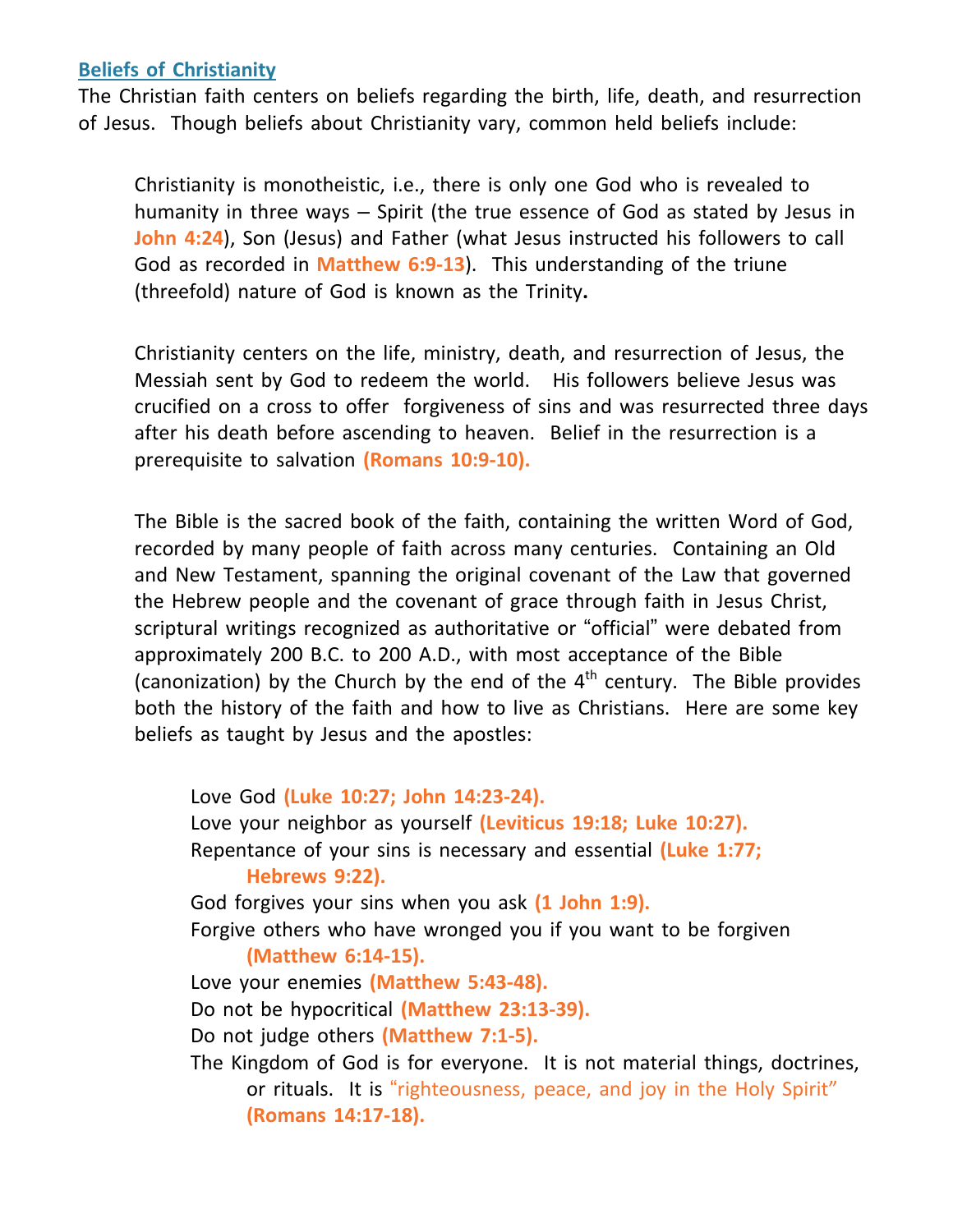The cross is the key symbol of Christianity.

The most important Christian holidays are **Christmas** (celebrating the birth of Jesus) and **Easter** (commemorating the resurrection of Jesus).

Most Christians believe that Jesus will return to earth in the future and be present with humanity, an event known as the Second Coming of Christ.

# **History of Christianity**

Though some historians would begin a history of Christianity around the time of the birth of Jesus, its roots can be traced to the Hebrew people, the Israelites, in the Old Testament. The articles in **Resources** on **Judaism, Abraham**, **Isaac**, and **Jacob** provide important background information detailing the life of the Hebrew people under the Old Covenant and the reasons Christ came into the world to bring a New Covenant, now called Christianity. Following are some of the key eras and milestones in the history of the Christian faith:

| 1800 BC-              | Origins of Israel, the nation, through the patriarchs<br>Abraham, Isaac, c. 1670 BC and Jacob (Israel).                                                                                                                                                                                                                                                  |
|-----------------------|----------------------------------------------------------------------------------------------------------------------------------------------------------------------------------------------------------------------------------------------------------------------------------------------------------------------------------------------------------|
| $1670 BC -$<br>922 BC | The Hebrew people enslaved in Egypt, their exodus to<br>the Promised Land, governance by judges, then kings,<br>in a tribal confederacy, split of the tribes into a<br>Northern Kingdom (10 tribes named Israel) and a<br>Southern Kingdom (2 tribes named Judah).                                                                                       |
| 922 BC -<br>722 BC    | Rebellion and disobedience toward God, prophecy<br>against their rebellion, especially Israel, and the<br>obliteration of the Northern Kingdom by the Assyrian<br>Empire. Now called the 10 lost tribes of the Northern<br>Kingdom, some of the Jewish people emigrated to<br>Judah, the Southern Kingdom, while others were killed<br>or taken captive. |
| 721 BC -              | Continued disobedience to God by the Southern                                                                                                                                                                                                                                                                                                            |

587 BC Kingdom (Judah), prophecies of impending judgment,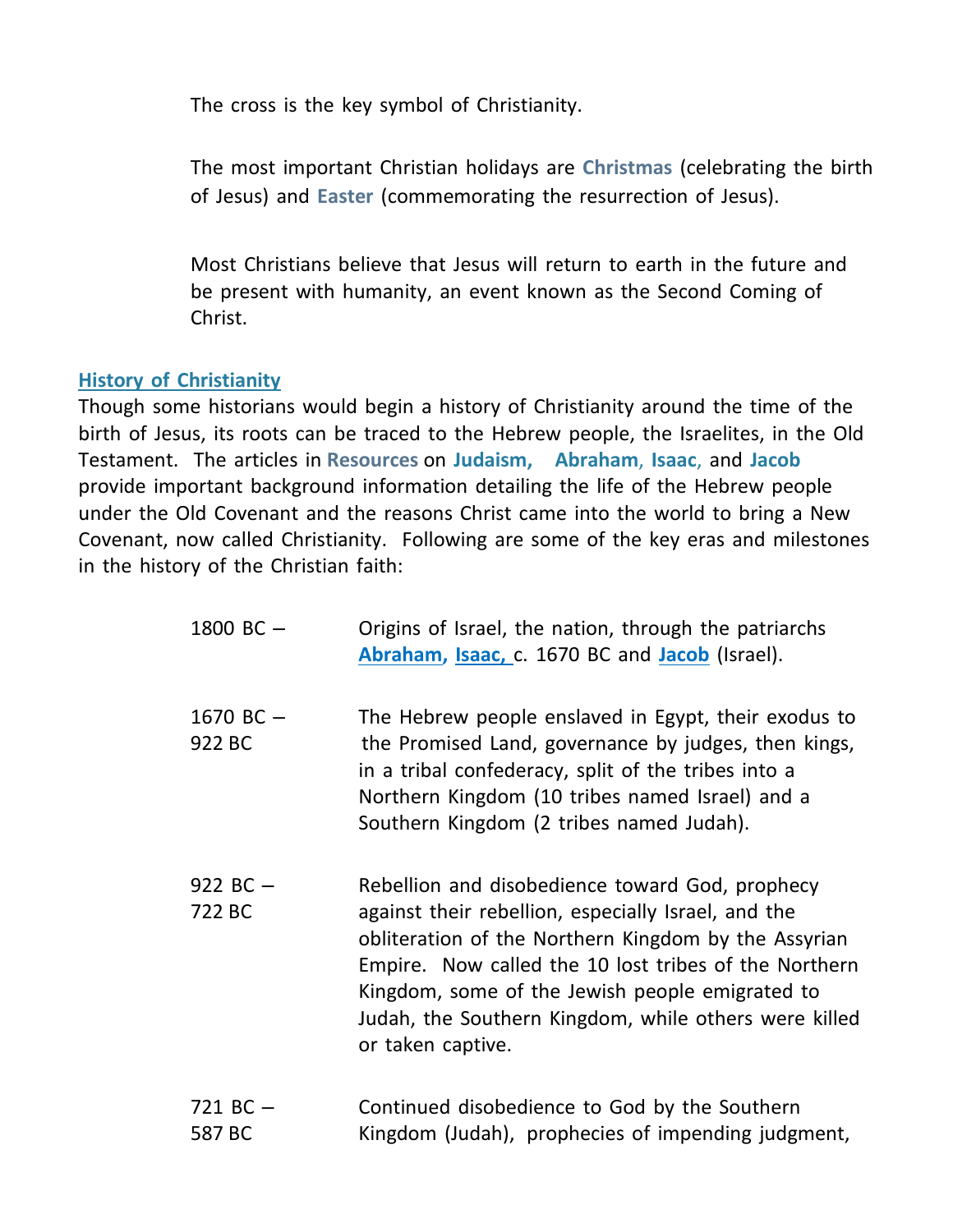overthrow of their Kingdom and partial destruction of Jerusalem by the Babylonian Empire, exile of the Hebrew people to Babylon.

- 539 BC The Persian Empire conquers the Babylonian Empire, and Cyrus of Persia declares the Hebrew people free, they return to Jerusalem and rebuild it, restore the land and life as it was prior to exile. Periods of faithfulness to God followed by increasing unfaithfulness.
- 200 BC Many prophets warn of further judgment in apocalyptic c. 2 BC prophesy a coming Messiah King who would rule and reign over Israel. The Hebrew people come under the rule of the Roman Empire.
- c. 2 BC **Birth of Jesus Christ.** An approximate date can be reached by counting back from his death on Passover in 33 AD. Since Jesus was 30 when he began his three and half year ministry, his birth was around 2 BC. Others calculate differently and arrive at 4 BC. The true date remains unknown.
- c. 30–33 AD Ministry of Jesus on earth. During this time, the Hebrew people, especially their priestly leaders, rejected Jesus as the Messiah. Accordingly, Jesus indicated that the demographics of God's household was about to change, and that Israel would be expanded to include others (Gentiles). Jesus said "I have *other sheep* that are not of this sheep pen. I must bring them also. They too will listen to my voice, and there shall be one flock and one shepherd" **(John 10:16)** (*emphasis* added). Jesus also indicated that the Second Temple would soon be destroyed as well as all of Jerusalem **(Matthew 24),** bringing an end to the Jewish age and, by extension, the Old Covenant. **Hebrews 8** expands on this and compliments the words of Jesus.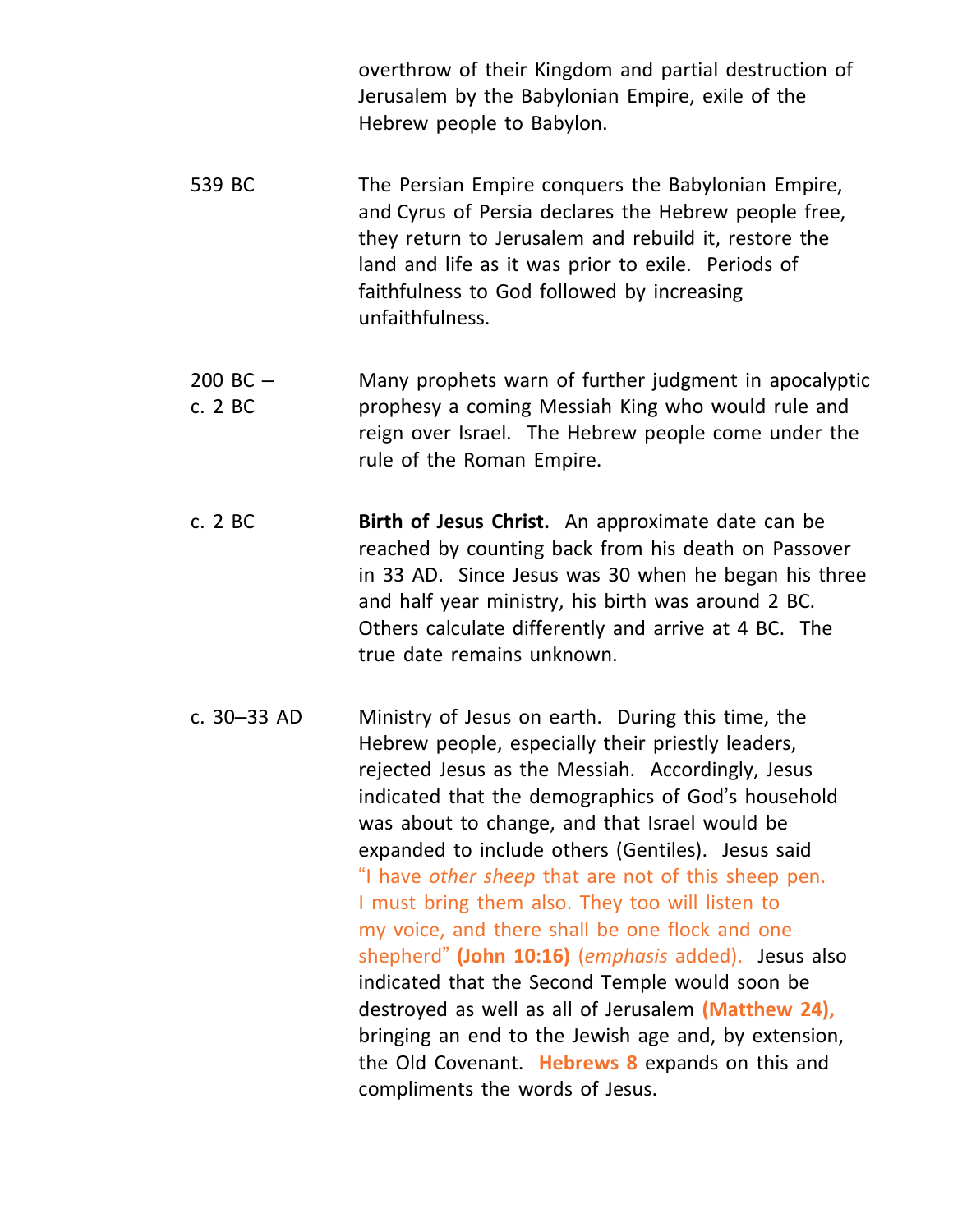| c.33         | Crucifixion, resurrection, and ascension of Jesus into<br>heaven. Just weeks later, on the day of Pentecost, the<br>Holy Spirit falls on the followers of Jesus in Jerusalem,<br>empowering them and anointing them to spread the<br>Good News to the ends of the earth as Jesus indicated<br>they should do (Acts 1:8).                                                                                                                                                                              |
|--------------|-------------------------------------------------------------------------------------------------------------------------------------------------------------------------------------------------------------------------------------------------------------------------------------------------------------------------------------------------------------------------------------------------------------------------------------------------------------------------------------------------------|
| c. $34 - 62$ | Saul of Tarsus, a zealous persecutor of Christians, was<br>called by God, became a loyal follower of Christ and an<br>apostle, and was renamed Paul. He would lead key<br>missionary journeys with other believers to Asia Minor,<br>Greece, and Rome, bringing countless believers to the<br>Christian faith.                                                                                                                                                                                        |
| c. 38        | The apostle Peter takes the gospel message to the<br>household of Cornelius, Gentiles. They are converted<br>to the faith, baptized, and filled with the Holy Spirit.<br>The Gentiles were the other sheep to which Jesus<br>referred (John 10:16). When other Christian leaders<br>heard about the Gentile experience with Peter, it is<br>recorded, "they had no further objections and praised<br>God, saying, "So then, God has granted even the<br>Gentiles repentance unto life"" (Acts 11:18). |
| c. $50 - 60$ | Paul writes many epistles (letters) to Christian<br>communities started during his ministry. These letters<br>and others would later become a significant part of the<br>New Testament.                                                                                                                                                                                                                                                                                                               |
| $c.60 - 69$  | During this time, Christians were severely persecuted by<br>the Roman Empire, something Christians would<br>regularly endure in the first and second centuries.<br>Also, during this time, there was a bloody Jewish Revolt<br>against Rome.                                                                                                                                                                                                                                                          |
| 70           | Rome utterly destroyed the city of Jerusalem and the<br>second Jewish Temple. Over one million people were<br>slaughtered in this event that was foretold by Jesus<br>(Matthew 24:1-2ff).                                                                                                                                                                                                                                                                                                             |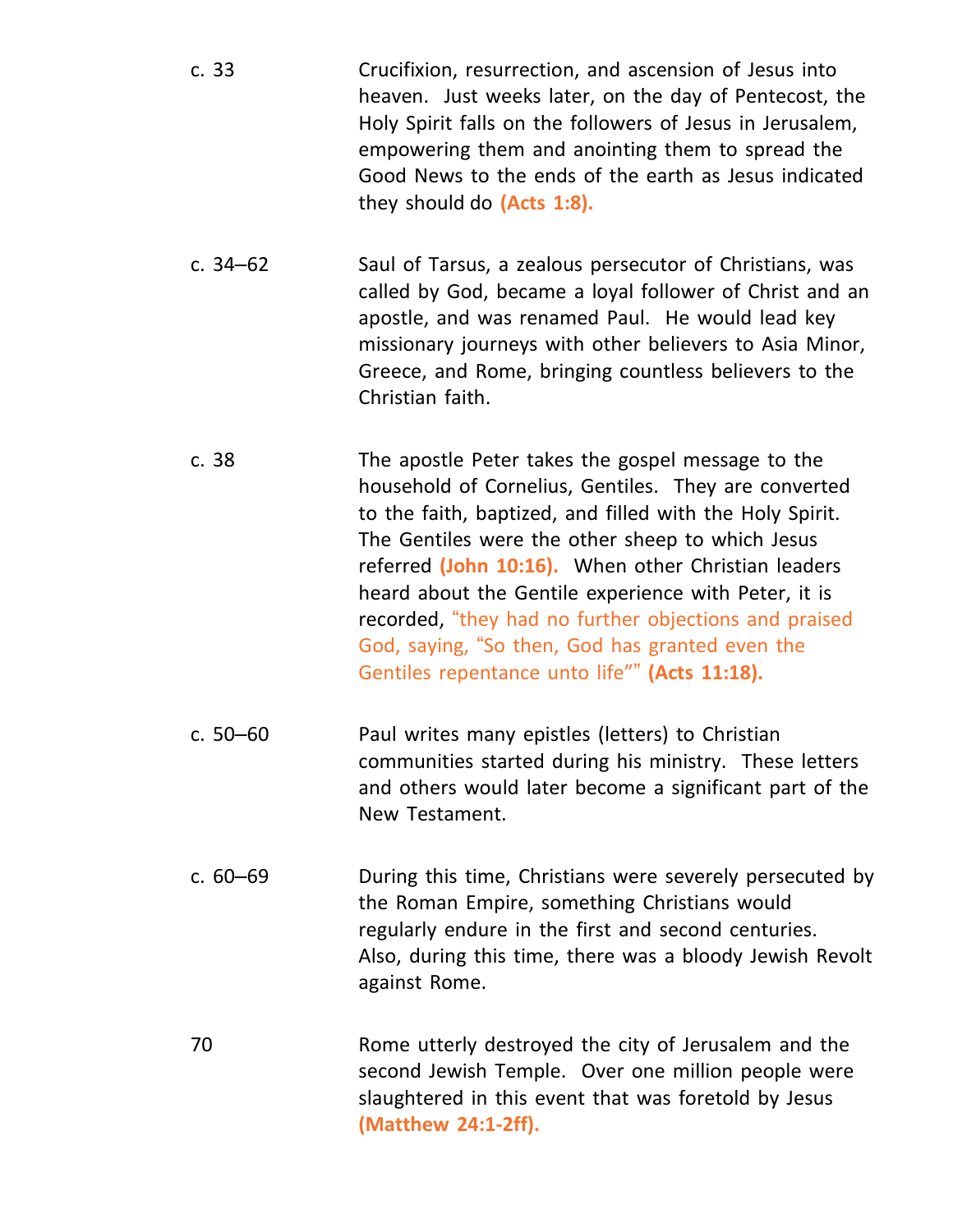| c. $65 - 100$ | The life and ministry of Jesus are recorded and portions<br>of all or some of them would become the gospels.                                                                                                                                                                                                                                                          |
|---------------|-----------------------------------------------------------------------------------------------------------------------------------------------------------------------------------------------------------------------------------------------------------------------------------------------------------------------------------------------------------------------|
| c. 95         | The gospel of Luke and the book of Acts were written<br>by a physician identified as Luke.                                                                                                                                                                                                                                                                            |
| 100 - 350     | Christianity spreads to Armenia and many other places.                                                                                                                                                                                                                                                                                                                |
| 303           | Christians faced the most severe persecutions to date<br>under the co-emperors Diocletian and Galerius. This<br>became known as The<br>Great Persecution.                                                                                                                                                                                                             |
| 312           | Roman emperor Constantine tolerates Christianity after<br>having divine visions. Burdens previously placed on<br>Christians are eased.                                                                                                                                                                                                                                |
| 313           | Constantine issues the Edict of Milan, granting to all in<br>the Roman Empire the freedom to worship any god<br>they chose. This was a dramatic shift in religious<br>tolerance in the Roman Empire, leading to many<br>positive outcomes for Christianity.                                                                                                           |
| 314           | Christianity becomes the state religion of Armenia.                                                                                                                                                                                                                                                                                                                   |
| 325           | The Council of Nicea, a disputed and contentious<br>gathering of church leaders, their first, produced few<br>positive results:                                                                                                                                                                                                                                       |
|               | Jesus was declared to be of the same 'substance' as<br>God, something already stated as fact by Jesus (John<br>14:9-11), and theorized by Tertullian as the Trinity in<br>215 AD. This concept was disputed by some<br>scholars and leaders; one of note was Arius, an<br>elder of Alexandria who doubted the pre-existence<br>of Jesus Christ, a stance that got him |

excommunicated. Some believe this agreement of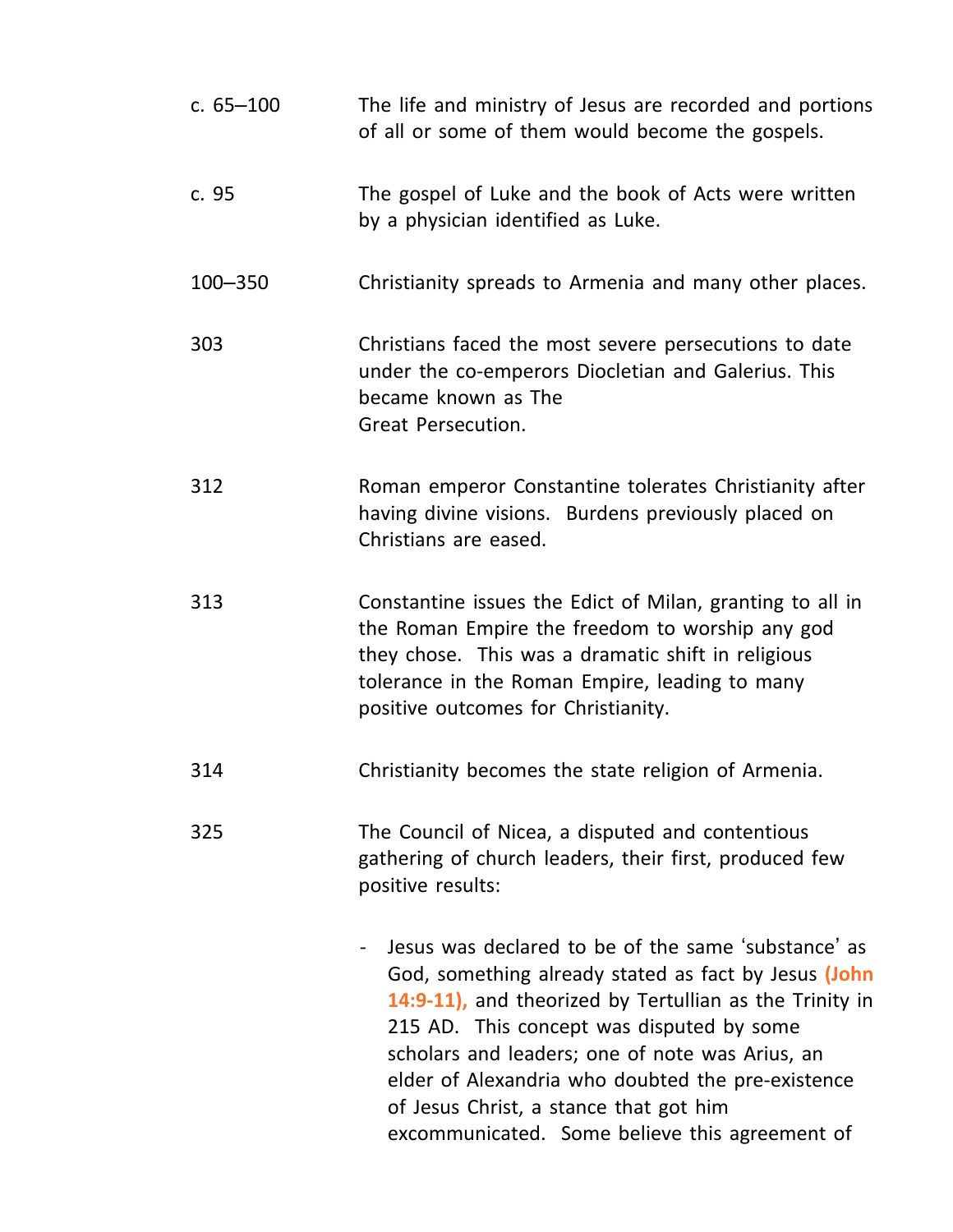the Council was more an imposition by the Emperor Constantine.

- At this time and following, friendships between the church and governing entities formed, leading to church-led government, and government exercising control in the life of the church, including the appointment of bishops. This was in contrast to the teaching of Jesus who seemed to urge respect, but separation of church and state **(Mark 12:13-17).** (for more details, go to The Council of Nicea [\(christian-history.org\)](https://www.christian-history.org/council-of-nicea.html)
- 380 Christianity became the official religion of the Roman Empire under Theodosius I.

397 Christianity come to Scotland.

- c.400–500 General agreement by the church as to what scriptures should belong in the Bible, though certain writings were disputed for many centuries following.
- 608 The Pantheon in Rome is converted to a Christian church.
- 1095–1271 Crusades of the medieval period, a dark period of warring between some of the Christian faith and Islam regarding control of the Holy Land and sites considered sacred by both religions.
- 1378–1410 The Great Schism of the Roman Catholic Church over disagreements concerning papal succession.
- 1450s Gutenberg Bible, first printed version of the Bible.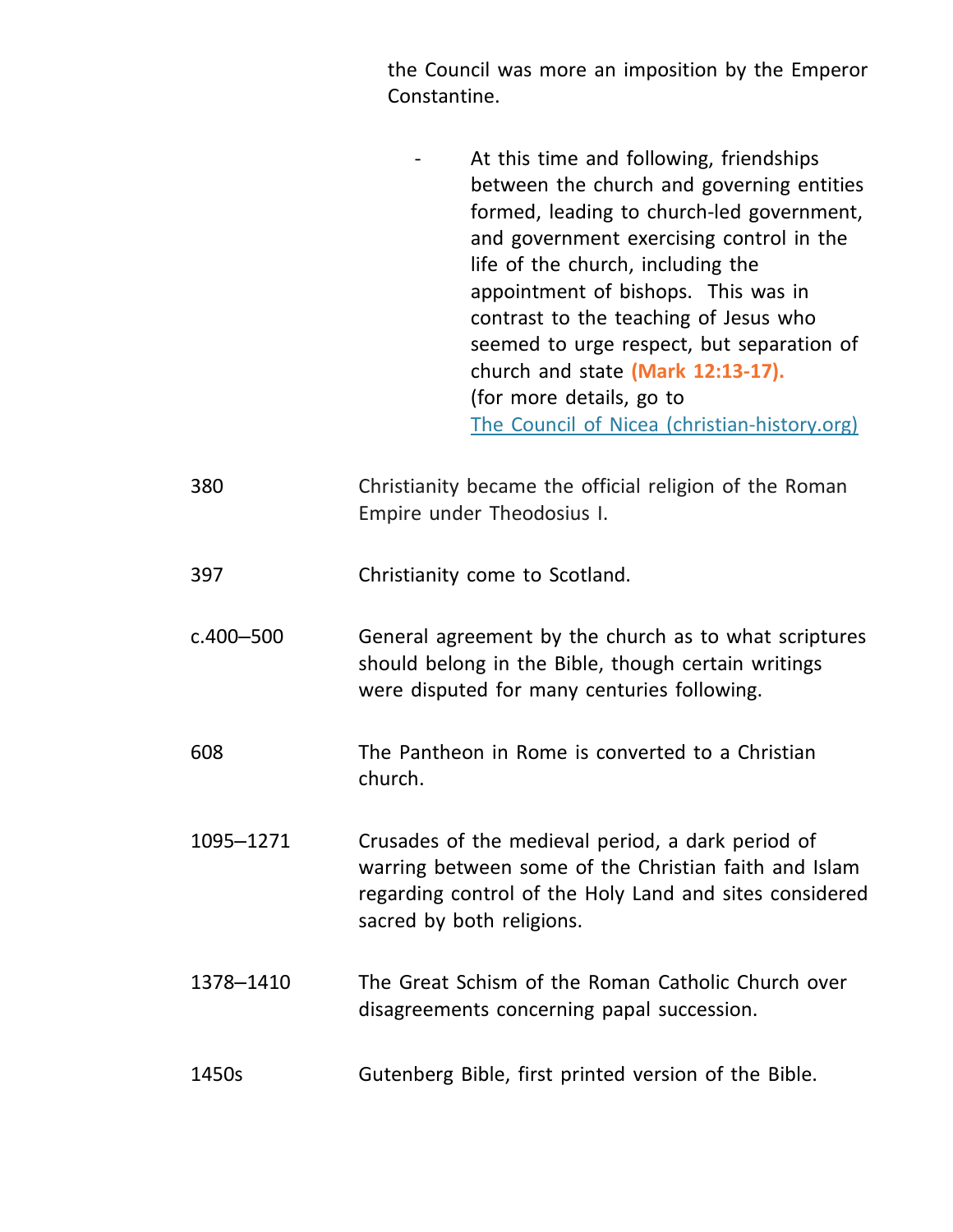| 1517-1685 AD | Reformation period that began in the late $15th$ century<br>when practices in Western Catholicism were challenged<br>by church leaders and others over indulgencies and<br>other excesses. The recognized start of the<br>Reformation was the posting of Martin Luther's 95<br>Theses (objections) to these excesses. But many others<br>supported church reforms, with the result being the<br>formation of Protestant church groups. In latter<br>portions of this period and beyond, some, called<br>Radical Reformers, sought return to the practices of the<br>early church, specifically church life revealed in the<br>book of Acts and the epistles of the New Testament.<br>(for more details, go to Reformation - Wikipedia) |
|--------------|----------------------------------------------------------------------------------------------------------------------------------------------------------------------------------------------------------------------------------------------------------------------------------------------------------------------------------------------------------------------------------------------------------------------------------------------------------------------------------------------------------------------------------------------------------------------------------------------------------------------------------------------------------------------------------------------------------------------------------------|
| 1525         | Translation of the Bible into English from Greek by<br>William Tyndale.                                                                                                                                                                                                                                                                                                                                                                                                                                                                                                                                                                                                                                                                |
| 1620         | Christianity comes to America with the Pilgrims.                                                                                                                                                                                                                                                                                                                                                                                                                                                                                                                                                                                                                                                                                       |
| 1730s-1740s  | The Great Awakening, a strong move of the Holy Spirit<br>among American colonial Protestants.                                                                                                                                                                                                                                                                                                                                                                                                                                                                                                                                                                                                                                          |
| 1780         | The Sunday School movement is pioneered in England<br>by Raikes.                                                                                                                                                                                                                                                                                                                                                                                                                                                                                                                                                                                                                                                                       |
| 1800-1840s   | Second Great Awakening in America.                                                                                                                                                                                                                                                                                                                                                                                                                                                                                                                                                                                                                                                                                                     |
| 1906         | Azusa Street revival in Los Angeles, led by William J.<br>Seymour, launched Pentecostalism as a worldwide<br>movement.                                                                                                                                                                                                                                                                                                                                                                                                                                                                                                                                                                                                                 |
| 1945         | At the end of World War II, Dietrich Bonhoeffer, pastor,<br>and leader of the underground church of Germany, was<br>martyred.                                                                                                                                                                                                                                                                                                                                                                                                                                                                                                                                                                                                          |
| 1947         | Dead Sea Scrolls found in Qumran, Israel.                                                                                                                                                                                                                                                                                                                                                                                                                                                                                                                                                                                                                                                                                              |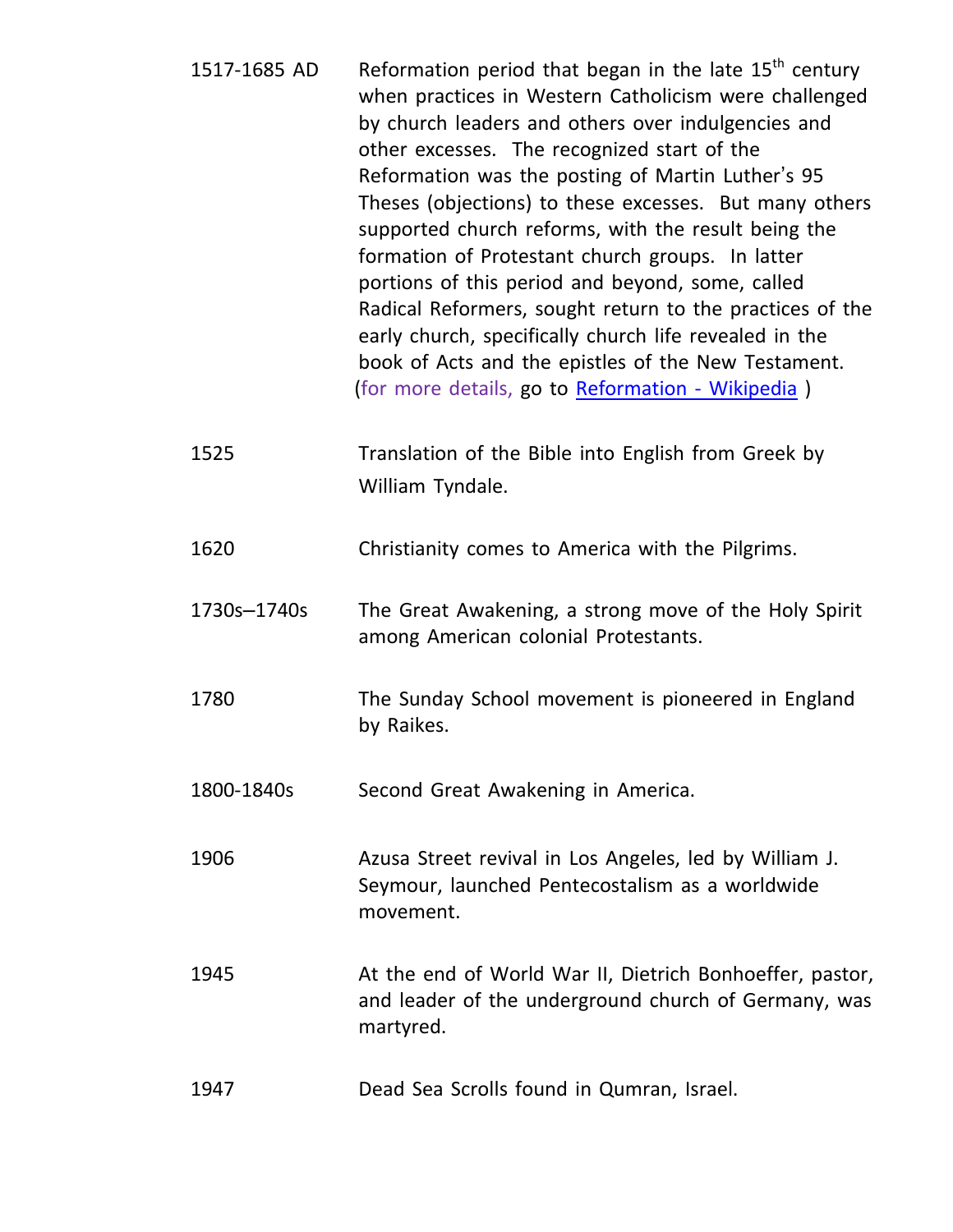| 1949  | First Billy Graham Crusade held in Los Angeles.                                                                                   |
|-------|-----------------------------------------------------------------------------------------------------------------------------------|
| 1970s | Jesus Movement.                                                                                                                   |
| 1974  | Lausanne Congress for World Evangelization.                                                                                       |
| 1979  | Mother Teresa wins the Nobel Peace Prize for work<br>undertaken in the struggle to overcome poverty and<br>distress in the world. |

# **Demographics of Christianity**

Today, Christianity is broadly split across three branches – Catholic, Protestant and (Eastern) Orthodox. Each of these main branches has split off many independent units called denominations or other general entities. Each of the denominations or other entities within the three branches have also split into numerous variations of their original organizations. The many denominations within Protestant Christianity, which differ in their interpretation of the Bible and understanding of the church, include:

Anabaptists (Brethren, Mennonites, and Amish) Baptist Episcopalian Evangelist Methodist Presbyterian Pentecostal/Charismatic Lutheran Anglican Evangelical Assemblies of God Christian Reform/Dutch Reform Church of the Nazarene Disciples of Christ United Church of Christ Christian Science Seventh-Day Adventist

Although the many bodies of Christianity have differing views, uphold separate traditions, worship in distinct ways, and a few are regarded as less than faithful to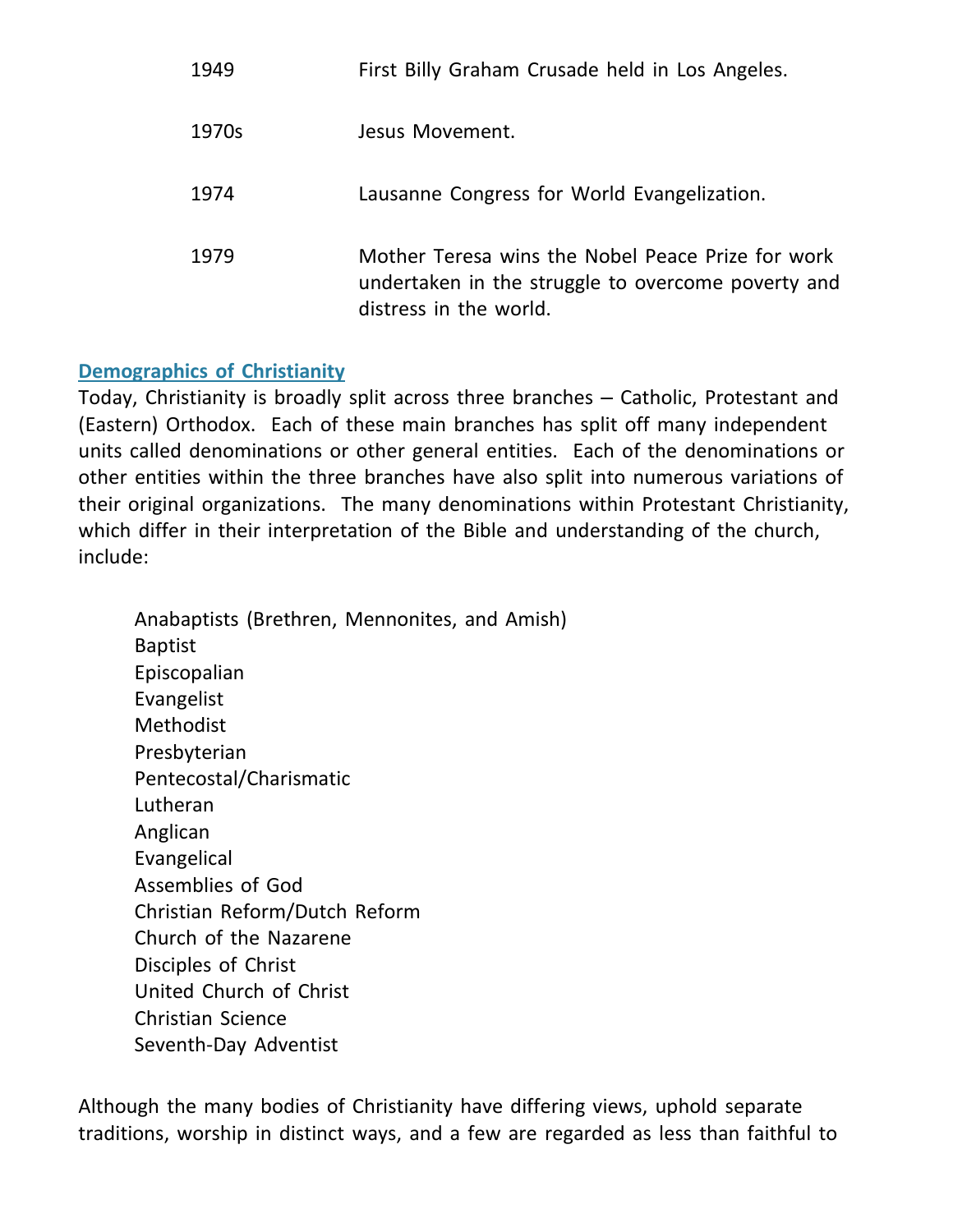the early church and the teachings of Jesus, the core of their faith is centered around the life and teachings of Jesus.

## **Places of Worship**

Many call the place of Christian worship the 'church.' A stronger biblical understanding of the word 'church,' however, would be those who are 'called out' of worldly, sinful ways to follow Him. The Greek word *ekklesia*, meaning 'the called out,' is used in the New Testament in referring to the 'church' and described faithful Christian believers, not places of worship. **1 Peter 2:5** shares this sentiment when describing worshipping Christians, "you also, like living stones, are being built into a spiritual *house* to be a holy priesthood, offering spiritual sacrifices acceptable to God through Jesus Christ." In this understanding, the church of the New Covenant, is a new priesthood that offers a sacrifice of praise rather than a sacrifice of animals for the atonement of sins, as done by the priesthood of the Old Covenant. Sites of worship for followers of Jesus, regardless of their construction or settings in the outdoors, are the meeting places, not the church.

In the early centuries of Christianity, many groups of believers assembled and worshipped in homes or house churches. Later, other places of worship would be called meeting places, local churches, congregations, monasteries, cathedrals, chapels, conferences, concerts, communities and other names. The ruins of the structure believed by some archeologists to be the first known Christian place of worship, built specifically for that purpose in c. 300 AD, is located in Aqaba, Jordan.

This is an introduction on the subject of **Christianity***.* Here are a few other resources you may wish to explore:

What is [Christianity?](https://carm.org/answers-for-seekers/what-is-christianity/) Christianity is based on Jesus | carm.org

**\_\_\_\_\_\_\_\_\_\_\_\_\_\_\_\_\_\_\_\_\_\_\_\_\_\_\_\_\_\_\_\_\_\_\_\_\_\_\_\_\_\_**

What is Christianity and what do Christians believe? | [GotQuestions.org](https://www.gotquestions.org/christianity.html)

World's largest religion by population is still [Christianity](https://www.pewresearch.org/fact-tank/2017/04/05/christians-remain-worlds-largest-religious-group-but-they-are-declining-in-europe/) | Pew Research Center

In U.S., Decline of [Christianity](https://www.pewforum.org/2019/10/17/in-u-s-decline-of-christianity-continues-at-rapid-pace/) Continues at Rapid Pace | Pew Research Cente[r](https://www.pewforum.org/2019/10/17/in-u-s-decline-of-christianity-continues-at-rapid-pace/) [\(pewforum.org\)](https://www.pewforum.org/2019/10/17/in-u-s-decline-of-christianity-continues-at-rapid-pace/)

The Council of Nicea [\(christian-history.org\)](https://www.christian-history.org/council-of-nicea.html)